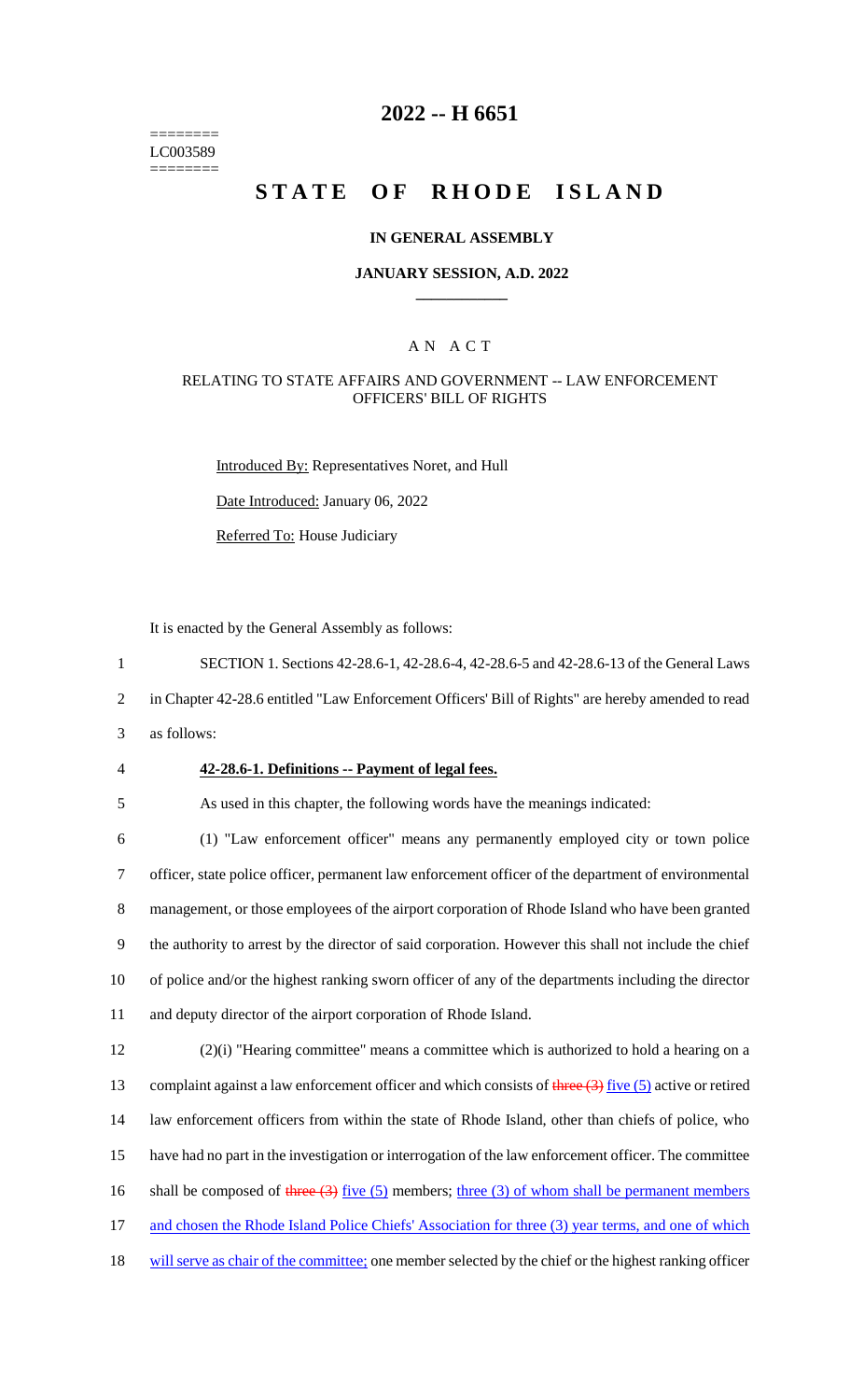1 of the law enforcement agency of which the accused officer is a member, and, one member selected 2 by the aggrieved law enforcement officer and the third member shall be selected by the other two (2) members. In the event that the other two (2) members are unable to agree within five (5) days, 4 then either member will make application to the presiding justice of the superior court and the presiding justice shall appoint the third member who shall be an active law enforcement officer. Upon written application by a majority of the hearing committee, the presiding justice, in his or her discretion, may also appoint legal counsel to assist the hearing committee. (ii) The law enforcement agency and the law enforcement officer under investigation shall each be responsible to pay fifty percent (50%) of the legal fee of the appointed legal counsel for

 the hearing committee; provided, however, that on motion made by either party, the presiding justice shall have the authority to make a different disposition as to what each party is required to pay toward the appointed legal counsel's legal fee.

 (3) "Hearing" means any meeting in the course of an investigatory proceeding, other than an interrogation at which no testimony is taken under oath, conducted by a hearing committee for the purpose of taking or adducing testimony or receiving evidence.

# **42-28.6-4. Right to hearing -- Notice request for hearing -- Selection of hearing committee.**

 (a) If the investigation or interrogation of a law enforcement officer results in the recommendation of some action, such as demotion, transfer, dismissal, loss of pay, reassignment, or similar action which would be considered a punitive measure, then, before taking such action, the law enforcement agency shall give notice to the law enforcement officer that he or she is entitled to a hearing on the issues by a hearing committee. The law enforcement officer may be relieved of duty subject to § 42-28.6-13 of this chapter, and shall receive all ordinary pay and benefits as he or she would have if he or she were not charged.

 Disciplinary action for violation(s) of departmental rules and/or regulations shall not be instituted against a law enforcement officer under this chapter more than three (3) years after such incident, except where such incident involves a potential criminal offense, in which case disciplinary action under this chapter may be instituted at any time within the statutory period of limitations for such offense.

 (b) Notice under this section shall be in writing and shall inform the law enforcement officer of the following:

 (i) The nature of the charge(s) against him or her and, if known, the date(s) of the alleged offense(s);

(ii) The recommended penalty;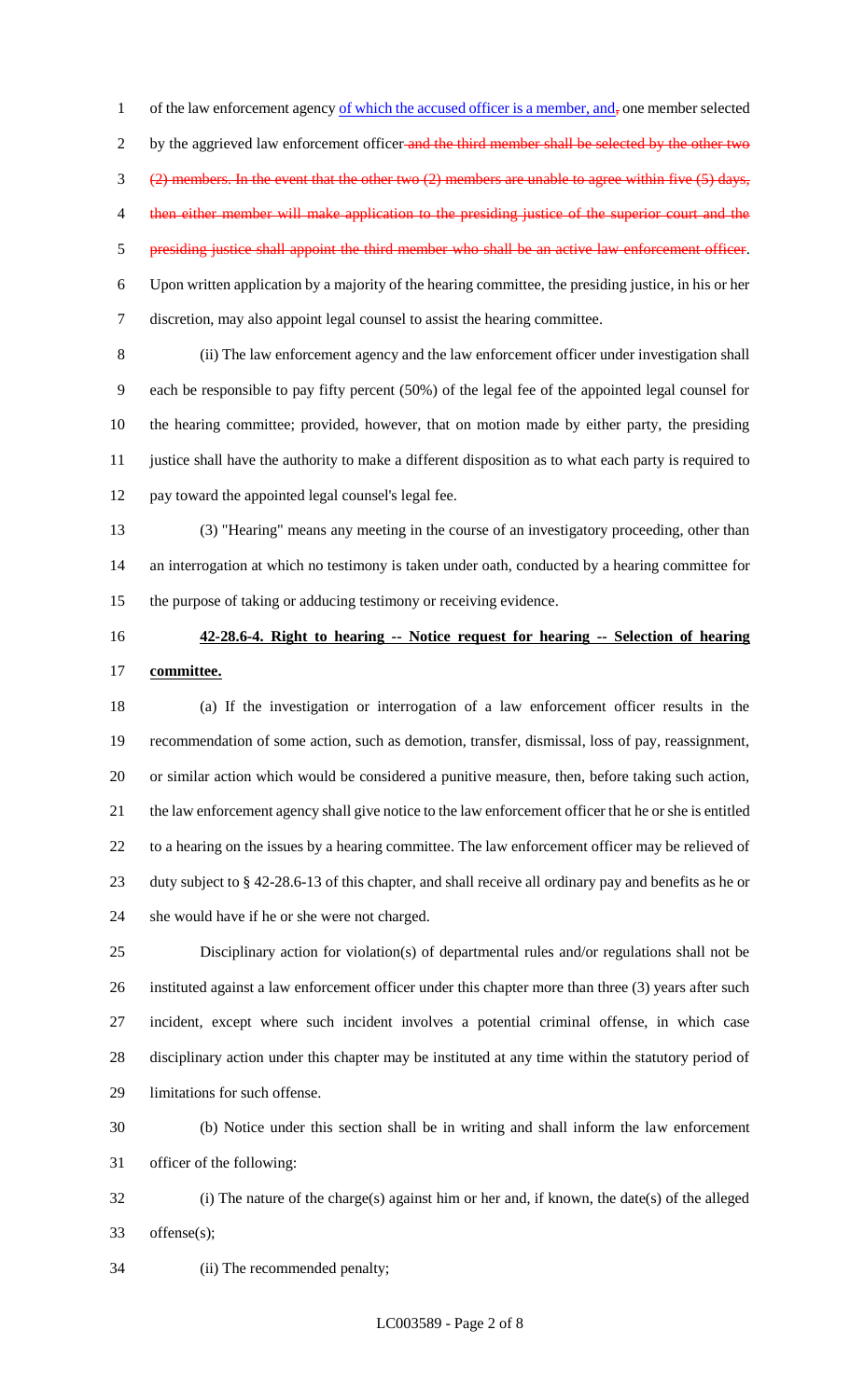(iii) The fact that he or she has five (5) days from receipt of the notice within which to submit a written request for a hearing; and

 (iv) The name and address of the officer to whom a written request for a hearing (and other related written communications) should be addressed.

 (c) The law enforcement officer shall, within five (5) days of his or her receipt of notice given pursuant to subsection (b) herein, file a written request for hearing with the officer designated in accordance with subdivision (b)(iv). Failure to file a written request for a hearing shall constitute a waiver of his or her right to a hearing under this chapter; provided, however, that the presiding justice of the superior court, upon petition and for good cause shown, may permit the filing of an untimely request for hearing.

 (d) The law enforcement officer shall provide the charging law enforcement agency with the name of one active or retired law enforcement officer to serve on the hearing committee, within five (5) days of the filing of his or her request for a hearing. Failure by the law enforcement officer to file his or her filing committee selection within the time period shall constitute a waiver of his or her right to a hearing under this chapter; provided, however, that the presiding justice of the superior court, upon petition and for good cause shown, may permit the filing of an untimely hearing committee selection by the officer. The charging law enforcement agency may impose the recommended penalty during the pendency of any such petition.

 (e) The charging law enforcement agency shall provide the law enforcement officer with the name of one active or retired law enforcement officer to serve on the hearing committee, within five (5) days of its receipt of the officer's request for a hearing. Failure by the charging law enforcement agency to file its hearing committee selection within that time period shall constitute a dismissal of all charges against the law enforcement officer, with prejudice; provided, however, that the presiding justice of the superior court, upon petition and for good cause shown, and permit the filing of an untimely hearing committee selection by the agency. Except as expressly provided in § 42-28.6-13 of this chapter, no disciplinary action shall be taken against the officer by virtue of the stated charges during the pendency of any such petition.

28 (f) Within five (5) days of the charging law enforcement agency's selection of a hearing 29 committee member, the hearing committee members selected by the officer and by the agency 30 shall:

 (i) Jointly select a third hearing committee member, who shall serve as chairperson of the hearing committee;

 (ii) Petition the presiding justice of the superior court to select a third hearing committee member, who shall be an active law enforcement officer, and who shall serve as chairperson of the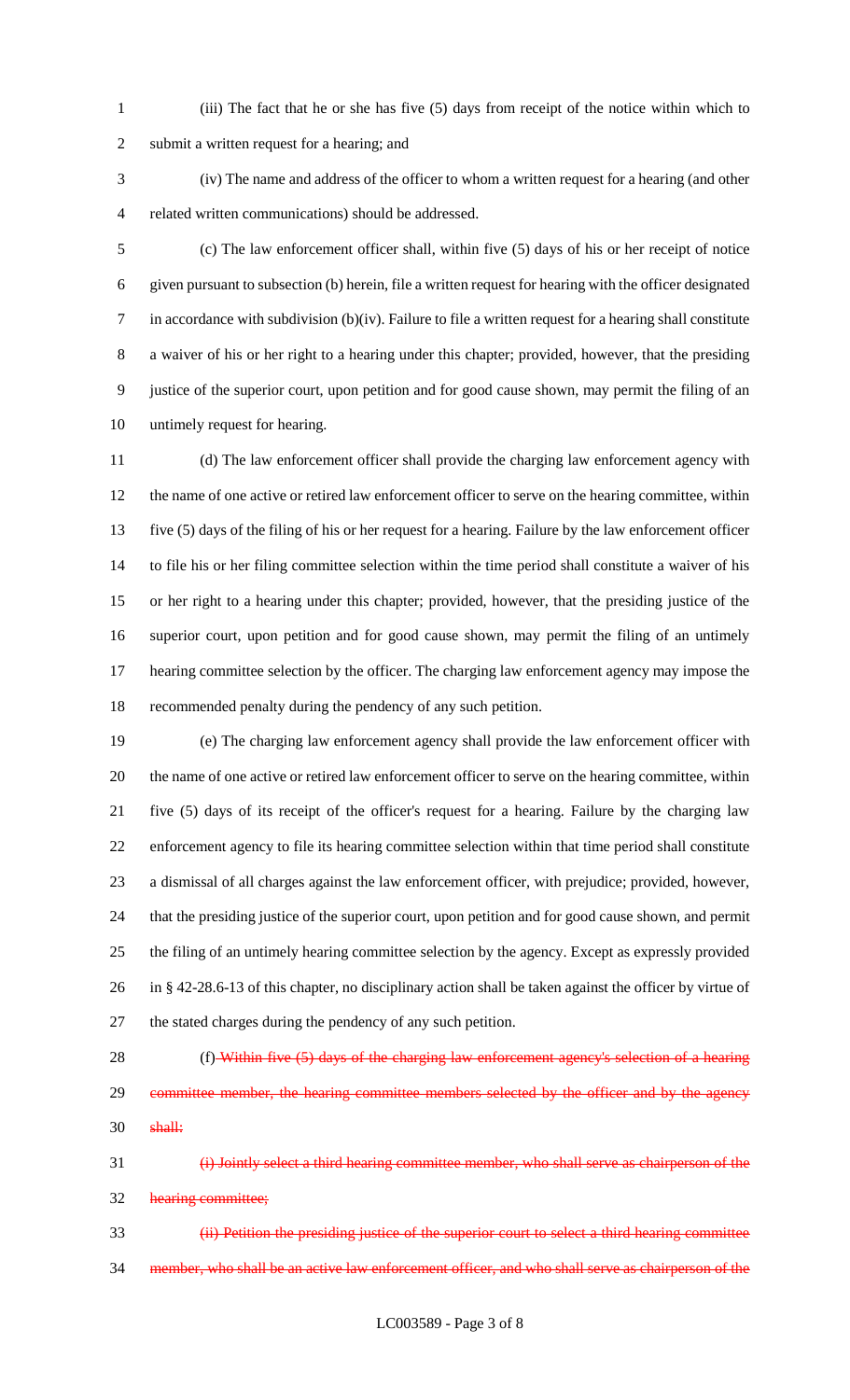hearing committee; or

 (iii) Agree to an extension of time, not to exceed thirty (30) days, for the selection of a third hearing committee member. (g) Law enforcement officers selected to serve on a hearing committee under this chapter,

5 including those permanent members, shall be relieved of duty for each day of actual hearing and shall be compensated by their respective agencies at their ordinary daily rate of pay for each day actually spent in the conduct of the hearing hereunder.

 (h) Two (2) lists of active police officers available to serve as chairpersons of hearing committees under this chapter shall be provided annually to the presiding justice of the superior 10 court. One list shall be provided by the Rhode Island Police Chiefs' Association; the other shall be 11 appointed, jointly, by the Fraternal Order of Police and the International Brotherhood of Police Officers. In selecting officers to serve as chairpersons of hearing committees under this chapter, 13 the presiding justice shall alternate between the two (2) lists so provided.

 (i) Whenever a law enforcement officer faces disciplinary action as a result of criminal 15 charges, the provisions of subsections (c), (d), and (e) and  $(f)$  shall be suspended pending the adjudication of said criminal charges.

#### **42-28.6-5. Conduct of hearing.**

 (a) The hearing shall be conducted by the hearing committee selected in accordance with § 42-28.6-4 of this chapter. Both the law enforcement agency and the law enforcement officer shall be given ample opportunity to present evidence and argument with respect to the issues involved. Both may be represented by counsel.

22 (b) The hearing shall be convened at the call of the chair; shall commence within thirty  $23 \left( \frac{30}{2} \right)$  fifteen (15) days after the selection of a chairperson of the hearing committee; and shall be 24 completed within sixty (60) thirty (30) days of the commencement of the hearing. The hearing committee shall render a written decision within thirty (30) days after the conclusion of the hearing. The time limits established in this subsection may be extended by the presiding justice of the superior court for good cause shown.

 (c) Not less than ten (10) days prior to the hearing date, the charging law enforcement agency shall provide to the law enforcement officer:

(i) A list of all witnesses, known to the agency at that time, to be called by the agency to

testify at the hearing;

 (ii) Copies of all written and/or recorded statements by such witnesses in the possession of the agency; and

(iii) A list of all documents and other items to be offered as evidence at the hearing.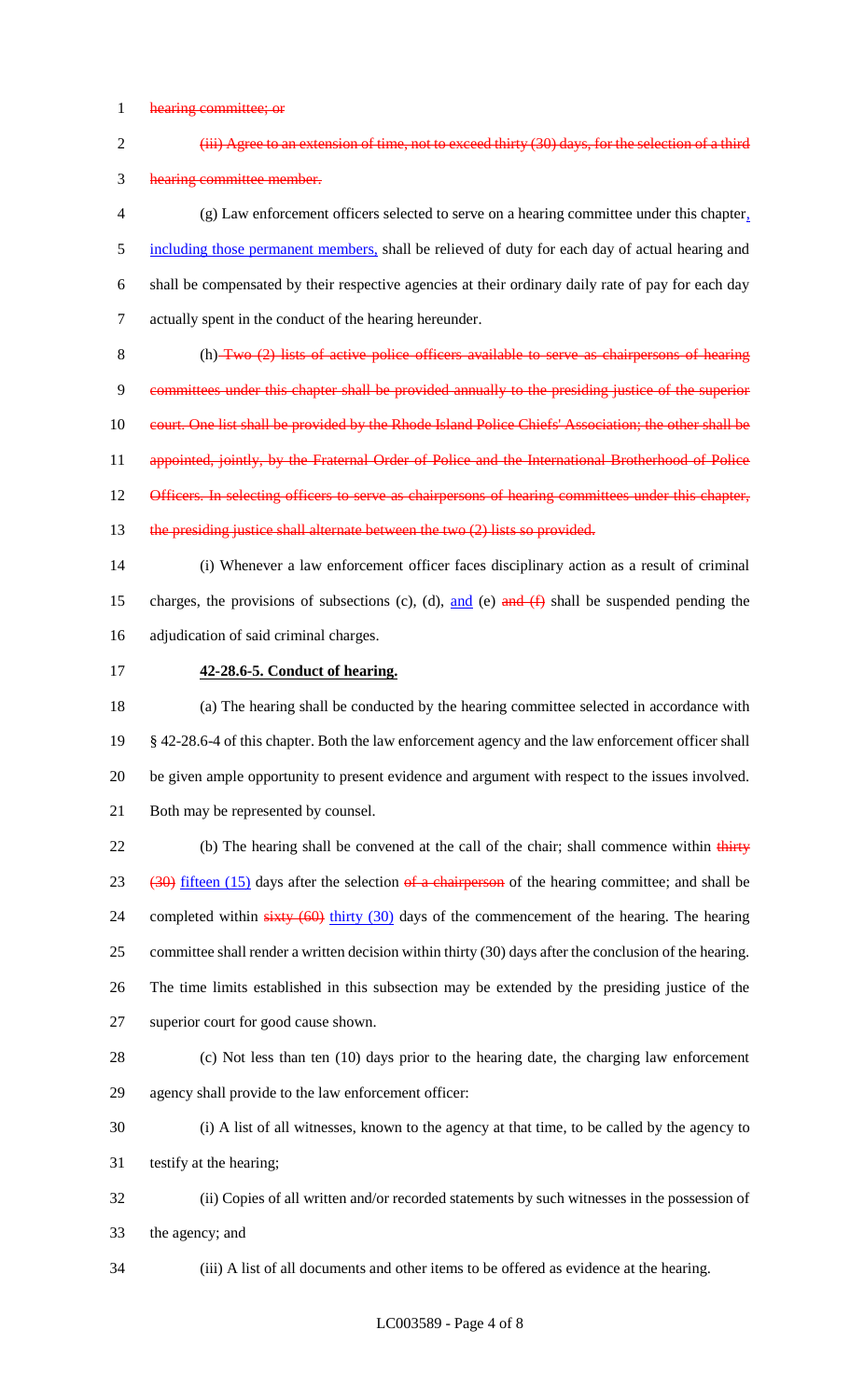(d) Not less than five (5) days prior to the hearing date, the law enforcement officer shall provide to the charging law enforcement agency a list of all witnesses, known to the officer at that time, to be called by the officer to testify at the hearing.

 (e) Failure by either party to comply with the provisions of subsections (c) and (d) of this section shall result in the exclusion from the record of the hearing of testimony and/or evidence not timely disclosed in accordance with those subsections.

#### **42-28.6-13. Suspensions.**

 (a) The provisions of this chapter are not intended to prohibit suspensions by the chief or the highest ranking officer of the law enforcement agency.

10 (b) Summary punishment of  $two (2)$  five (5) days' suspension without pay may be imposed for minor violations of departmental rules and regulations. Appeals of suspension under this subsection shall be subject to the grievance provisions of any applicable collective bargaining agreement.

 (c) Suspension may be imposed by the chief or the highest ranking sworn officer of the law enforcement agency when the law enforcement officer is under investigation for a criminal felony matter. Any suspension shall consist of the law enforcement officer being relieved of duty, and he or she shall receive all ordinary pay and benefits as he or she would receive if he or she were not suspended. Suspension under this subsection shall not exceed one hundred eighty (180) days.

 (d) Suspension may be imposed by the chief or highest ranking sworn officer of the law enforcement agency when the law enforcement officer in under investigation for a misdemeanor criminal matter. Any such suspension shall consist of the law enforcement officer being relieved of duty, and he or she shall receive all ordinary pay and benefits as he or she would receive if he or she were not suspended. Suspension under this subsection shall not exceed thirty (30) days; provided, however, that if an officer is charged with a misdemeanor offense the chief or highest ranking sworn officer of the law enforcement agency may continue said suspension with pay up to a total of one hundred and eighty (180) days. If the disposition of the criminal matter does not take place within one hundred eighty (180) days of the commencement of such suspension, the law enforcement officer may be suspended without pay and benefits; provided, however, that the officer's entitlement to such medical insurance, dental insurance, disability insurance and life insurance as is available to all other officers within the agency shall not be suspended. The law enforcement officer may petition the presiding justice of the superior court for a stay of the suspension without pay, and such stay shall be granted upon a showing that said delay in the criminal disposition was outside the law enforcement officer's control. In the event the law enforcement officer is acquitted of any misdemeanor related thereto, the officer shall be forthwith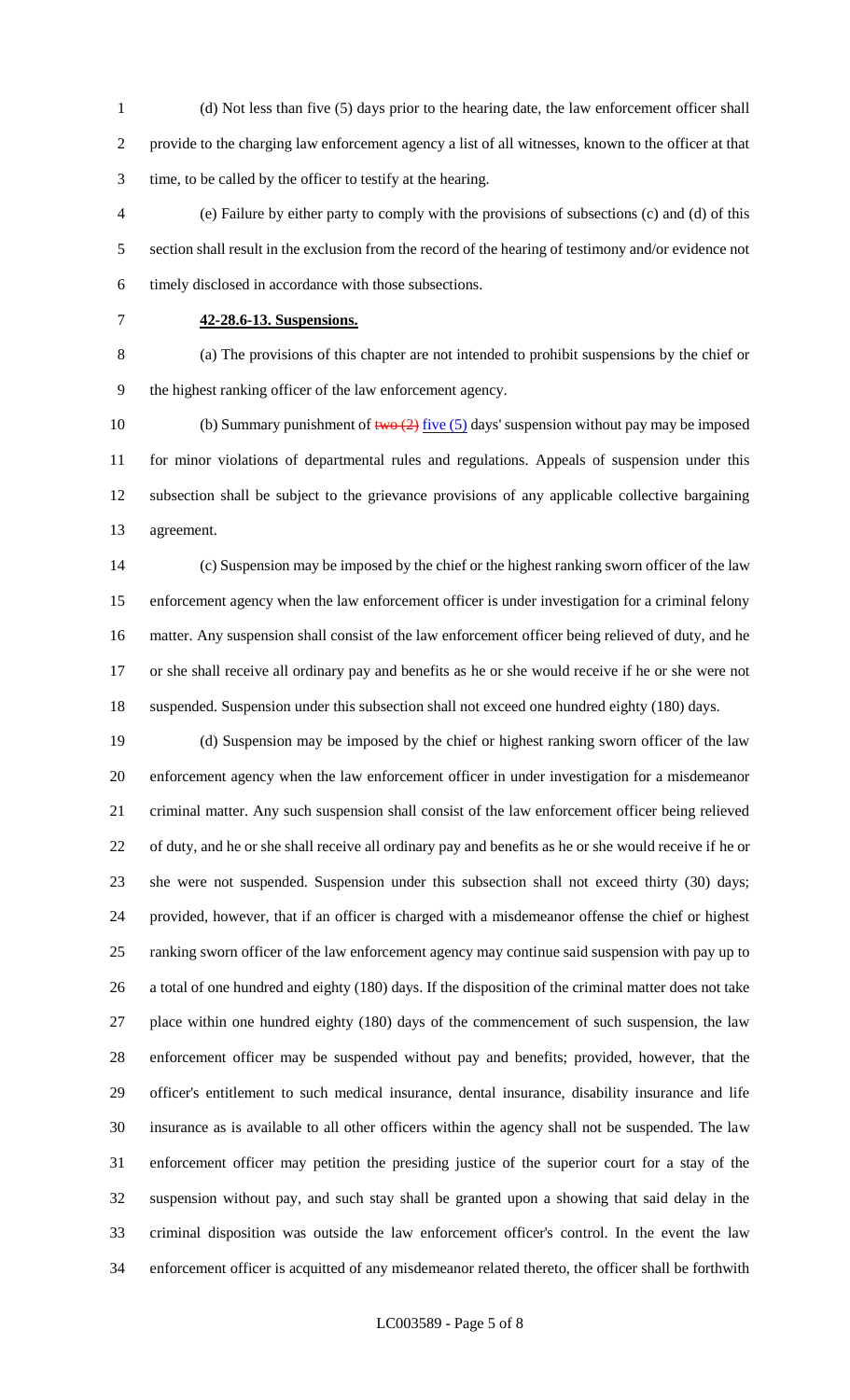reinstated and reimbursed all salary and benefits that have not been paid during the suspension

period.

 (e) Suspension may be imposed by the chief or highest ranking sworn officer of the law enforcement agency when the law enforcement officer is under investigation for a noncriminal matter. Any such suspension shall consist of the law enforcement officer being relieved of duty, and he or she shall receive all ordinary pay and benefits as he or she would receive if he or she were not suspended. Suspension under this subsection shall not exceed fifteen (15) days or any other time frame established under the provisions of any applicable collective bargaining agreement.

 (f) Suspension may be imposed by the chief or highest ranking sworn officer of the law enforcement agency upon receipt of notice or disciplinary action in accordance with § 42-28.6-4(b) of this chapter in which termination or demotion is the recommended punishment. Any such suspension shall consist of the law enforcement officer being relieved of duty, and he or she shall receive all ordinary pay and benefits as he or she would receive if he or she were not so suspended. (g) Any law enforcement officer who is charged, indicted or informed against for a felony 15 or who is convicted of and incarcerated for a misdemeanor may be shall be suspended without pay 16 and benefits at the discretion of the agency or chief or highest ranking sworn officers; provided, however, that the officer's entitlement to medical insurance, dental insurance, disability insurance and life insurance as is available to all other officers within the agency shall not be suspended. In the event that the law enforcement officer is acquitted of any felony related thereto, the officer shall be reinstated and reimbursed forthwith for all salary and benefits that have not been paid during the suspension period.

 (h) Any law enforcement officer who is convicted of a felony shall, pending the prosecution of an appeal, be suspended without pay and benefits; provided, however, that the officer's entitlement to such medical insurance, dental insurance, disability insurance and life insurance as is available to all other officers within the agency shall not be suspended. Whenever, upon appeal, such conviction is reversed, the suspension under this subsection shall terminate and the law enforcement officer shall forthwith be paid the salary and benefits that would have been paid to him or her during that period of suspension.

 (i) Any law enforcement officer who pleads guilty or no contest to a felony charge or whose conviction of a felony has, after or in the absence of a timely appeal, become final may be dismissed by the law enforcement agency and, in the event of such dismissal, other provisions of this chapter shall not apply.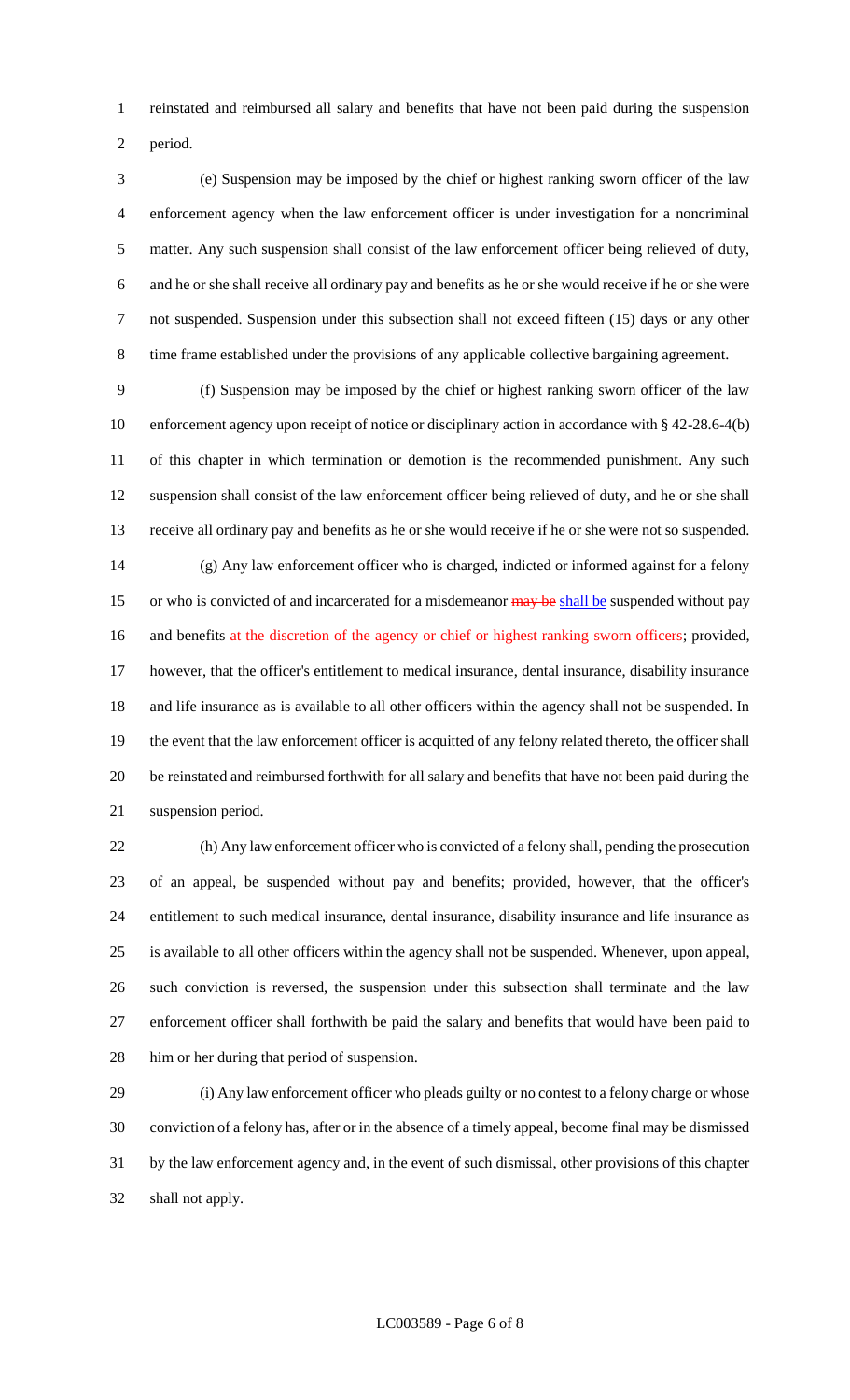1 SECTION 2. This act shall take effect upon passage.

#### $=$ LC003589  $=$